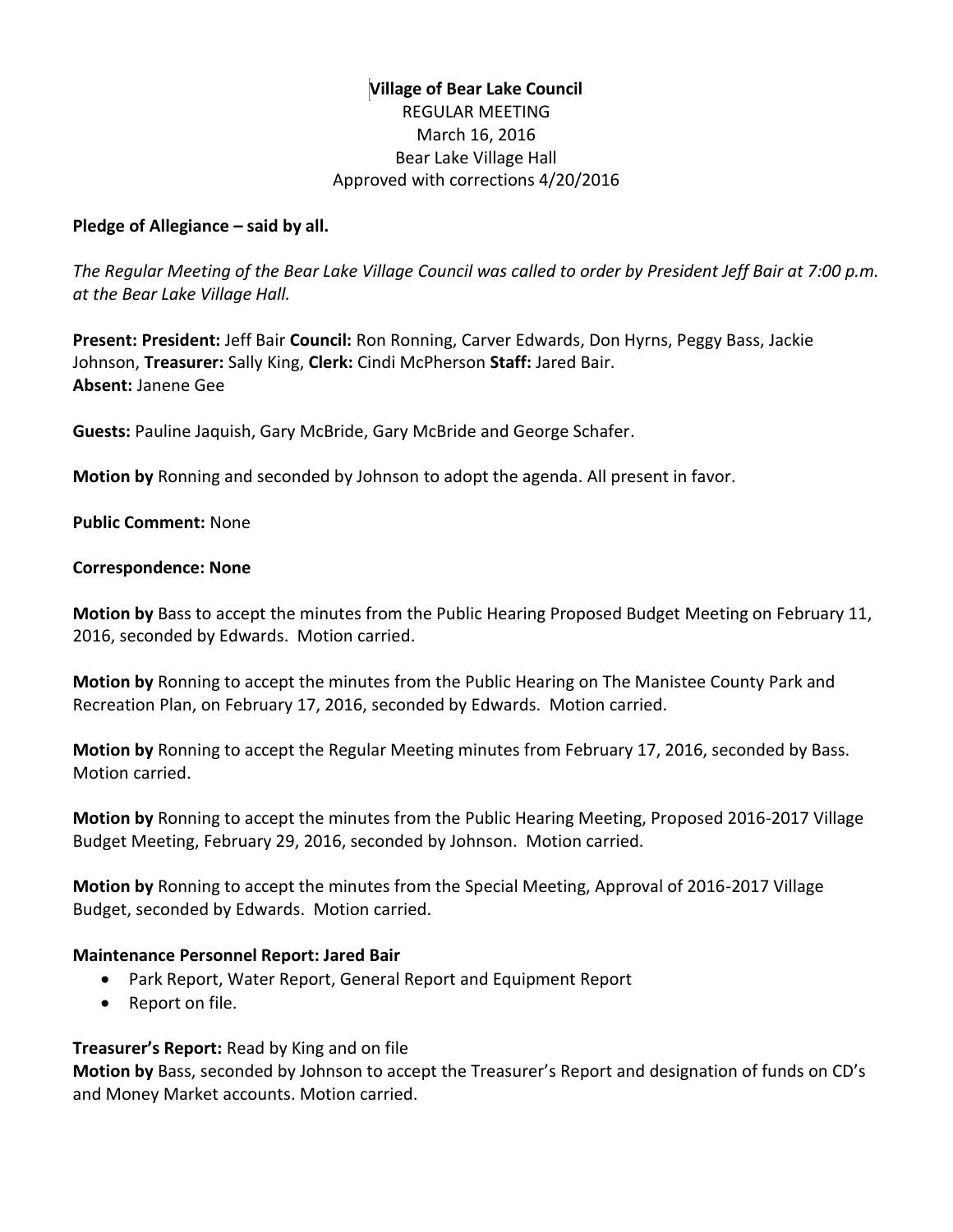| <b>FUND NAME</b>            | <b>GRAND TOTAL</b>                      |
|-----------------------------|-----------------------------------------|
| <b>Building Fund</b>        | 0                                       |
| <b>Equipment Fund</b>       | 3,452.95                                |
| Minor Street Fund           | 18,974.35                               |
| Major Street Fund           | 27,875.36                               |
| Park Fund                   | 23,382.86                               |
| Water Fund                  | 13,596.15                               |
| Museum Fund                 | 0                                       |
| <b>General Fund</b>         | 62,664.90                               |
| CD - Honor Bank - Park      | 32,722.72                               |
| MMA - water                 | 10,026.26 (Formerly Huntington Account) |
| Savings - Honor Bank- Equip | 25,978.46                               |

**Bills to be paid with correction –** motion by Johnson, seconded by Bass, motion carried.

List of Bills to be Paid and correction can be found at the end of the minutes

# **Reimbursement to the General Fund:**

| Major Street 11/01/2015-11/30/2015          | \$496.00 |  |  |
|---------------------------------------------|----------|--|--|
| Minor Street 11/01/2015-11/30/2015          | \$283.00 |  |  |
| Park Fund 11/01/2015-11/30/2015             | \$556.50 |  |  |
| Water Fund 11/01/2015-11/30/2015            | \$275.00 |  |  |
| Total to transfer to General Fund=\$1610.50 |          |  |  |

# **COMMITTEE REPORTS:**

**Park:** 

- Bair reported that Hopkins Park reservations are coming in.
- Bear Lake Promoters would like to have their Easter Egg Hunt in park, weather permitting.
- Fishing Pier project estimated at \$200K. Village would responsible for \$50K. Bear Lake Township does not want to help with project this year. It was decided to keep this project on hold and look for other funds.

### **Trees:**

Received insurance and licensing papers from Mark Thompson Tree and Stump Removal, on file.

# **Streets:**

Jared is looking into cleaning out of storm drains.

# **Water**:

 Meeting with USDA rep & Fleis & VanderBrink to start conditions process on Water Project. To be held on Friday, March 18, 2016.

# **Equipment:**

 Village Equipment Garage/Storage building renderings are done by Lake Street Architecture, bid was \$29,948. Two other companies were contacted, Spicer Group and Kendra Thompson, no bids were received. This process is needed before grant approved, no payment needed until approved. Bair will make copies of bid for guest. This is tabled until next month, George Shafer will contact Spicer group for additional bid.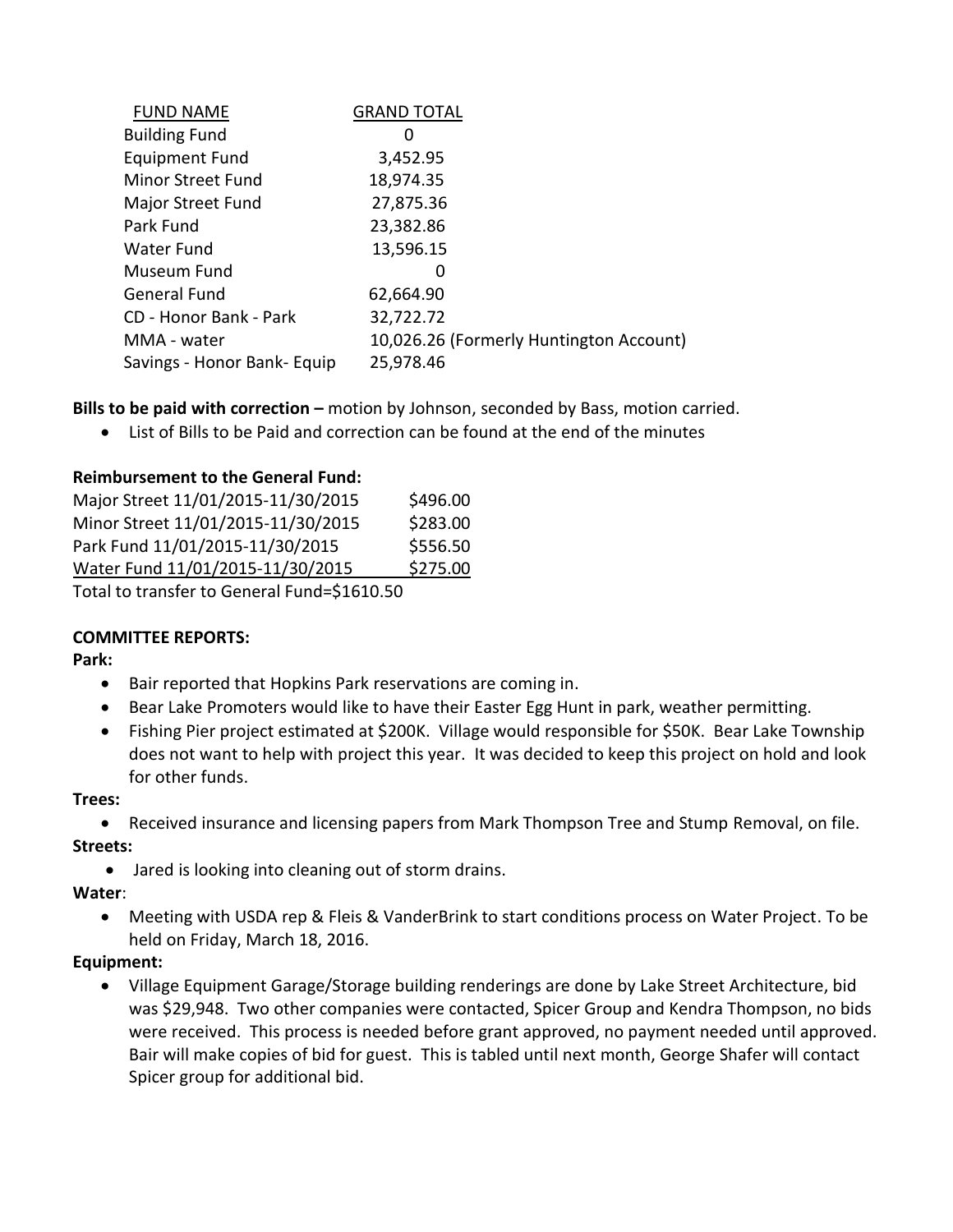A hinged back box blade is needed for leveling the park drive. Researched cost is \$1,000 -1,200. Bass made a motion to purchase a hinged back box blade for the park, seconded by Hyrns. Motion carried.

# **Sidewalks:**

• Work to begin  $1<sup>st</sup>$  of May

# **Museum:**

- Jaquish had questions on the lease for the museum regarding the wording of renewing the lease. Bair read the lease agreement, Term: Tenant may renew the Lease for five (5), five (5) year terms. Tenant shall exercise such renewal option and each renewal term thereafter by giving written notice to Landlord not less than ninety (90) days prior to the expiration of the Term. The renewal term shall be at the rental set forth below and otherwise upon convenants, conditions and provisions as provided in this Lease.
- Contractor to start soon.
- The large board with contribution names will be hung in museum.

# **Blight/CABA:**

- Old Phillips gas station is down.
- The same person taking down old Phillips gas station gave council estimate on taking down the Zaleski's building for \$6 thousand dollars
- Bair recommended the blight committee meets to review and make a decisions on this.

# **Planning Commission:**

• No meeting/no report

# **OLD BUSINESS:**

- Scott Hunt from Bear Lake Marine would like to move forward with signing another year lease for the portion of village property he leases. Bair stated he wants clear communication with Hunt on monthly payments. Hunt will sign a Promissory Note for repayment to the village, \$250.00 a month until outstanding balance is paid. Approximately \$4,500 is due at this time.
- Employee Evaluation: Jared Bair, evaluation done by president, Jeff Bair was reviewed by council, no changes made. Motion by Bass to accept Jared Bair's evaluation was made, seconded by Hyrns. Motion carried.
- Amendment to Budget corrections/changes to 2016-2017 Approved Budget. Motion made by Johnson to accept changes to the 2016-2017 Budget, seconded by Ronning. Copies of amendments changes/corrections on file. Amendments:
	- o General Fund 101-265-956 Misc. Library 2015-2016 = \$1,200 & 2016-2017 + \$1,200 was added
	- o Equipment Fund CD # 2 Honor State Bank correct amount is \$25,978.46
	- o Park Fund Revenue 531-000-668 Easement (Marina) 2016-2017 \$720.00 added
	- o Park Fund Revenue 531-000-650 Other Income (showers, Sparkle) 2015-2016 Actual \$2,793.50, 2016-2017 950.00 added.
	- o Park Fund Expenditures 531-265-956 Charge for Credit Card usage \$500.00 added.
	- o Park Fund Exped. 531-000-807 Tree Removal 2016-2017 \$1,000 & 2016-2017 \$1,200
	- o Park Fund Exped. 531-000-910 Insurance & Bonds 2015-2016 \$00 & 2016-2017 \$200.00
	- o Park Fund Exped. Lake Improvement Board 2015-2016 \$441.00 & 2016-2017 \$400.00
	- o (Former CD #1) Honor State Bank \$32,698.82

# **NEW BUSINESS:**

• Bear Lake Days – no representation